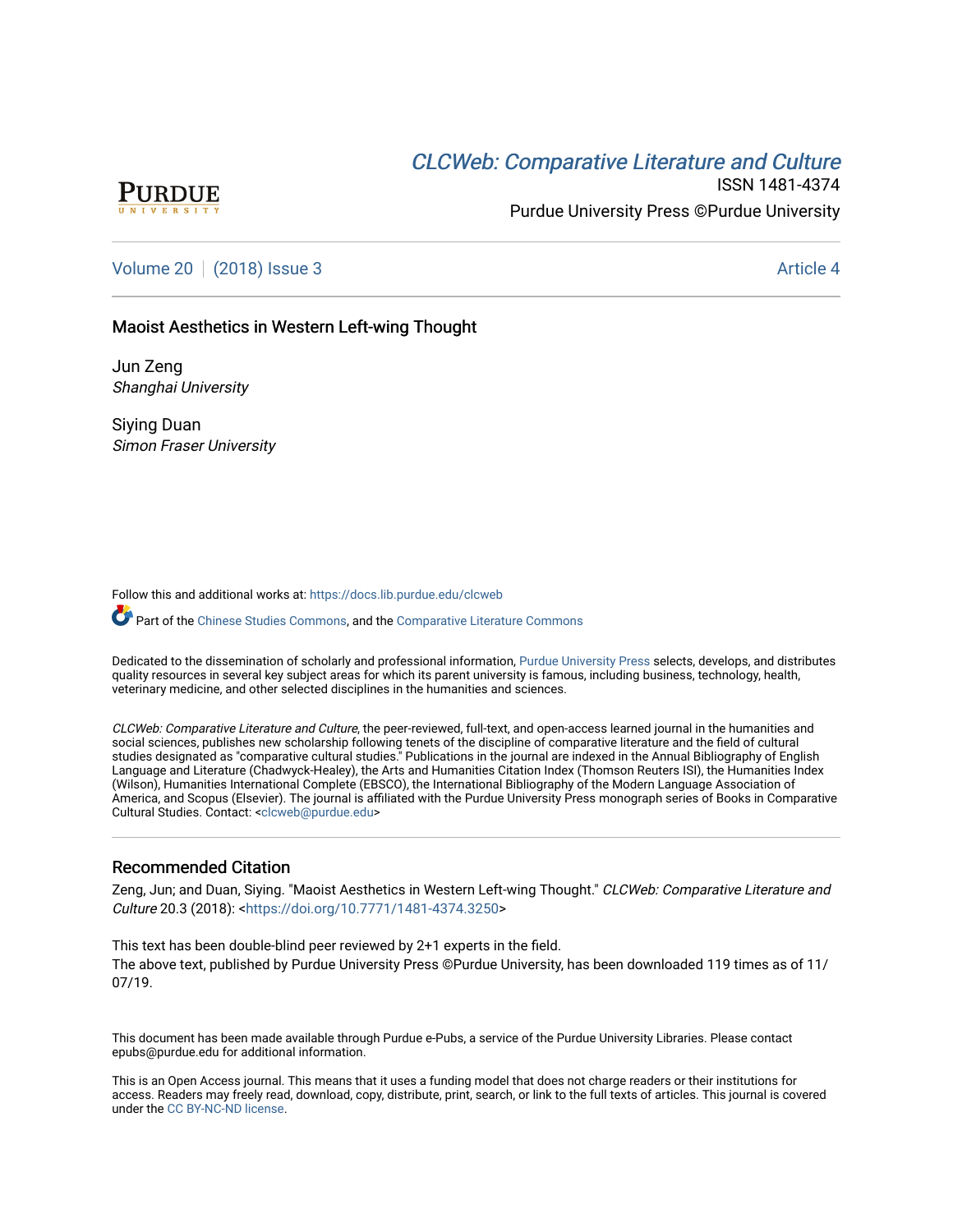Purdue

#### UNIVERSITY PRESS [<http://www.thepress.purdue.edu>](http://www.thepress.purdue.edu/)

#### *CLCWeb: Comparative Literature and Culture*

ISSN 1481-4374 [<http://docs.lib.purdue.edu/clcweb>](http://docs.lib.purdue.edu/clcweb) Purdue University Press **©**Purdue University

*CLCWeb: Comparative Literature and Culture*, the peer-reviewed, full-text, and open-access learned journal in the humanities and social sciences, publishes new scholarship following tenets of the discipline of comparative literature and the field of cultural studies designated as "comparative cultural studies." In addition to the publication of articles, the journal publishes review articles of scholarly books and publishes research material in its *Library Series.* Publications in the journal are indexed in the Annual Bibliography of English Language and Literature (Chadwyck-Healey), the Arts and Humanities Citation Index (Thomson Reuters ISI), the Humanities Index (Wilson), Humanities International Complete (EBSCO), the International Bibliography of the Modern Langua-ge Association of America, and Scopus (Elsevier). The journal is affiliated with the Purdue University Press monog-raph series of Books in Comparative Cultural Studies. Contact: [<clcweb@purdue.edu>](mailto:clcweb@purdue.edu)

> **Volume 20 Issue 3 (September 2018) Article 4 Jun Zeng and Siying Duan, "Maoist Aesthetics in Western Left-wing Thought"**

<http://docs.lib.purdue.edu/clcweb/vol20/iss3/4

Contents of *CLCWeb: Comparative Literature and Culture* **20.3 (2018)** Special Issue *Rethinking Critical Theory and Maoism* **Ed. Kang Liu**

[<http://docs.lib.purdue.edu/clcweb/vol20/iss3/>](http://docs.lib.purdue.edu/clcweb/vol20/iss3/)

**Abstract**: In their article "Maoist Aesthetics in Western Left-wing Thought," Jun Zeng and Siying Duan discuss a terrain of knowledge called "Maoist aesthetics," which is the creative misreading of Mao's "On Contradiction," the theory and practice of "Cultural Revolution" and other revolutionary literature and arts of Mao's time by Western Left intellectuals. Scholars and academic communities inspired by Maoism include Bertolt Brecht, Herbert Marcuse, Jean-Paul Sartre, Simone de Beauvoir, Louis Pierre Althusser, the Chinese period of Tel Quel, Fredric Jameson, Arif Dirlik, and Contemporary Radical Left intellectuals such as Alain Badiou and Slavoj Zizek. Comparative study of the mutual influence of (Western) Maoist Aesthetics and (Chinese) Mao's thinking on literature, as well as the research of (Western) Maoism's return to China, can contribute to the rediscovery of the multi-dimensional voices and complexity of the theoretical thinking around Mao Zedong, and thus reveal unique but neglected voices.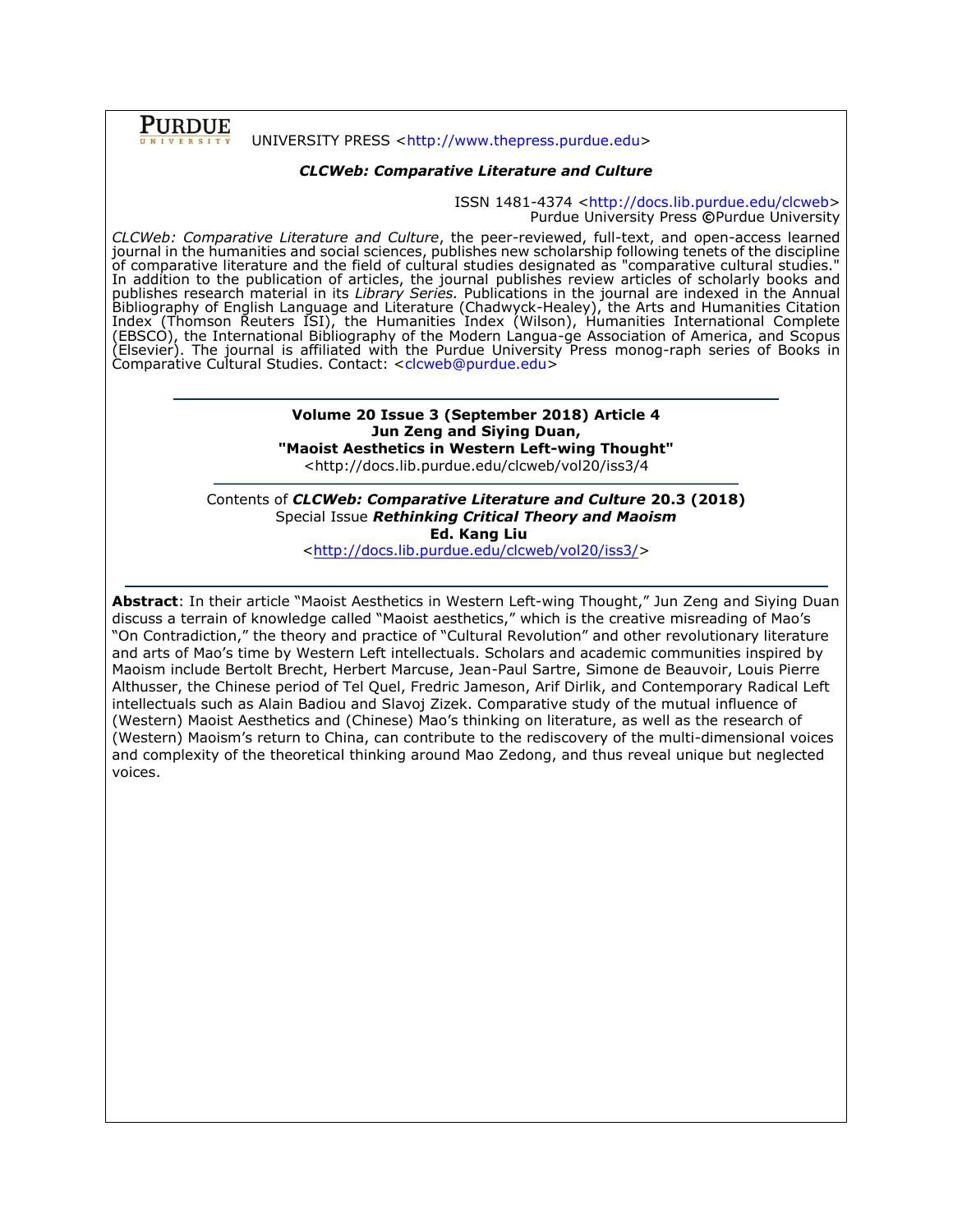Jun Zeng and Siying Duan, "Maoist Aestherics in Western Left-wing Thought" page 2 of 9 *CLCWeb: Comparative Literature and Culture* 20.3 (2018): <http://docs.lib.purdue.edu/clcweb/vol20/iss3/4><br>Special Issue *Rethinking Critical Theory and Maoism*. Ed. Kang Liu

### **Jun ZENG and Siying DUAN**

#### **Maoist Aesthetics in Western Left-wing Thought**

The twentieth century witnessed the divergence and proliferation of various kinds of Marxisms. Among them, Chinese Marxist aesthetics originated from Soviet-style Marxism and then evolved into a distinctive mode of thinking, which in turn influenced the Western Left in the 1960s. Maoist Aesthetics, the aesthetic dimension of Western Maoism, is not a mirror image of Mao Zedong's (毛泽东) thinking on literature and arts, but an integral part of Western Maoism. Since the problem of Western Marxism visà-vis "true" Marxism has remained unresolved in China for decades, Mao's thinking on literature and arts and (Western) Maoist aesthetics have been viewed as unrelated and even opposed to each other in China. After the Reform and Opening-Up (1978 onwards), Maoist aesthetics returned to China as a brand of Western Marxism and Critical Theory. Now both Mao's thinking on literature and arts and Maoist aesthetics find their places in China, though they are incompatible with each other. What I intend to do in this paper, therefore, is begin a "cognitive mapping," as it were, of Western Maoist aesthetics embedded in Western Marxism. Since Mao's thinking is the shared theoretical root of both Mao's thinking on literature and arts and Maoist aesthetics, I hope to find new ways for a productive conversation between these two strains of thought by moving beyond the dichotomies of Western Marxism/"true" Marxism, (Chinese) Mao Zedong Thought/(Western) Maoism.

Maoist aesthetics, as the aesthetic dimension of Western Maoism, is not necessarily irrelevant to the study of Mao's thinking on literature and arts, since both take Mao's thinking as their theoretical resource. Hence by focusing on Mao Zedong, the "contemporaneity" of Mao's thinking on literature and arts (as part of Chinese Marxist aesthetics) and Maoist aesthetics (as part of Western Marxist aesthetics) can be seen as the connection between these two areas of study. In spite of the cultural differences between East and West, or the ideological distinction between socialism and capitalism, both Chinese Marxist aesthetics and Western Marxist aesthetics actively engaged in and offered constructive solutions to the recovery and reconstruction of political, economic, military, social, and cultural orders after World War II. This "contemporaneity" provided a solid foundation for Western Marxists to actively embrace Mao's thinking coming from the East, to get inspiration from the Chinese socialist revolution, and to start a remote dialogue with Chinese Mao Zedong Thought and Chinese revolution, as their Western Contemporaries.

From the perspective of the International Communist Movement, Western Marxists have already retreated from the battlefield of "social revolution" into the study room of "revolution on paper." China became the forerunner of political and socialist revolution after its initial appearance in Europe and Russian-Soviet Union. From the perspective of Chinese Mao Zedong Thought, Western Maoism is nothing but an imagination of Mao's thinking taken out of the context. Since the 1950s, most Western Maoist thought has been criticized as "bourgeoisie literary and artistic theories" in China. From the Western Marxists' point of view, Maoism has only a limited impact on Left-wing thought in Europe and the U.S. Meanwhile, the international diffusion of Maoism was mainly focused on Asian, African and Latin American areas rather than developed countries in Europe and North America. This is why Chinese Marxist aesthetics and Western Marxist aesthetics have failed to start a conversion despite their longstanding coexistence.

For a long time, the Chinese study of Mao's thinking on literature and arts has mainly been carried out within the academic circle of Chinese Marxist aesthetics and literary and artistic theory. The core research goal is to build a systematic theory of Mao's thinking on literature and arts by distilling it from diverse resources. In a narrow sense, Mao's thinking on literature and arts is simply a revolutionary leader and Romantic poet's views on literary and artistic issues. It is worth noting that the thoughts and views on literary and artistic issues that come from Mao Zedong as a revolutionary leader are different from those that come from him as a poet. Although both groups of ideas were written or stated by Mao Zedong, the former represents collective wisdom, as Mao as a leader was speaking on behalf of the Party and State; while the latter shows a personal touch, with Mao expressing his own aesthetic preferences and tastes in the arts as a poet. This difference defines the extension and border of Mao's thinking on literature and arts, although the two cannot be truly separated from each other. Moreover, there has long been an aesthetic tension between the orientation towards workers, peasants, and soldiers of the Party and State's policy on Literature and Arts as a guidance of value, and Mao's own aesthetic preference for Chinese Classical poetry and art. In a general sense, Mao's thinking on literature and the arts refers to the principles, policies, and trends of literary and artistic creation during Chinese socialist revolution and construction led by the Chinese Communist Party as represented by Mao. This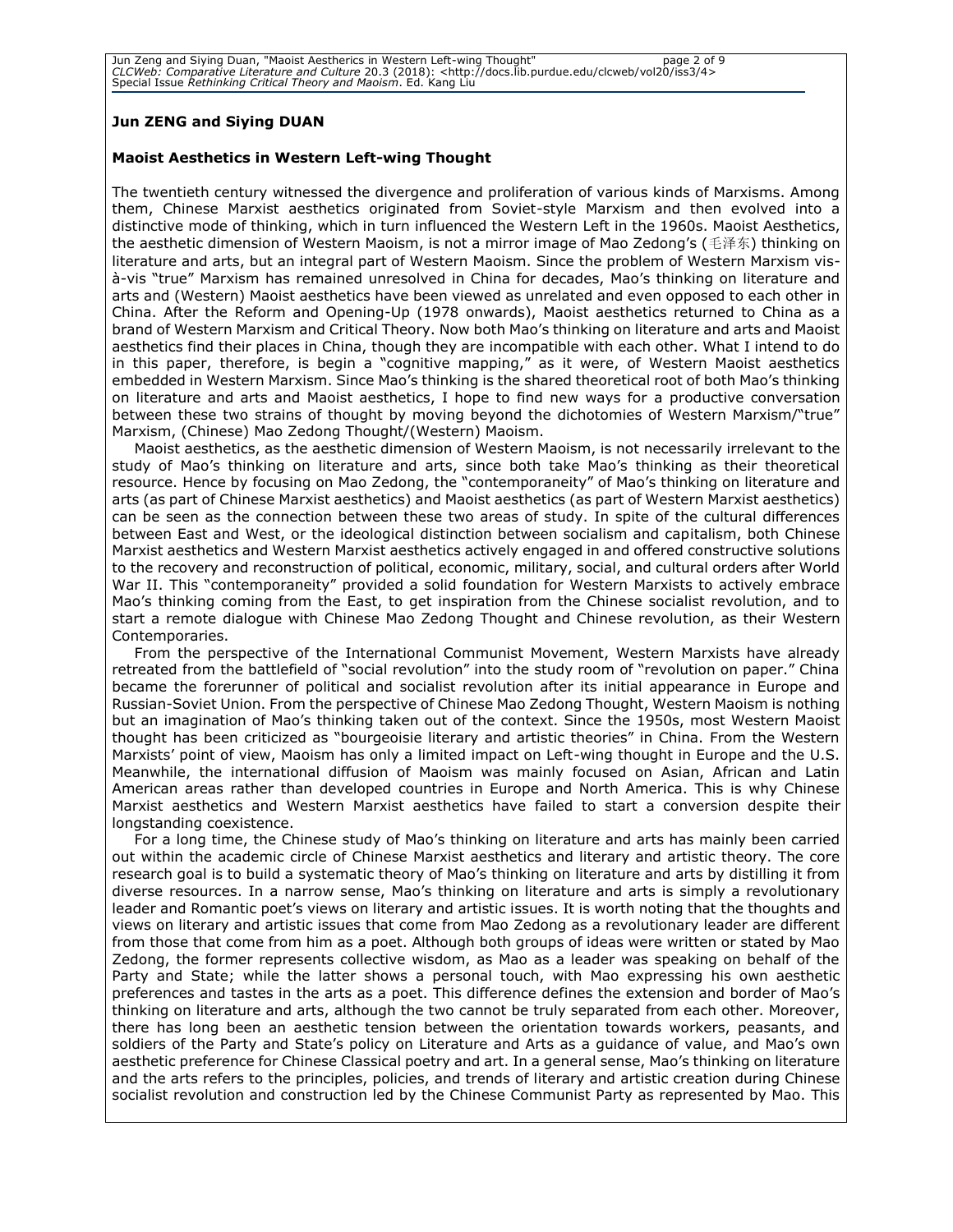Jun Zeng and Siying Duan, "Maoist Aestherics in Western Left-wing Thought" page 3 of 9 *CLCWeb: Comparative Literature and Culture* 20.3 (2018): <http://docs.lib.purdue.edu/clcweb/vol20/iss3/4><br>Special Issue *Rethinking Critical Theory and Maoism*. Ed. Kang Liu

connotation of Mao's thinking on literature and arts has gone beyond the personal realm of Mao, pointing to the time of Mao as a whole. One of the exemplifications of this understanding is the *Complete Book of Mao Zedong's Thinking on Literature and Art* edited by Li Zhun (李准) and Ding Zhenhai (丁振海). Thus, the study of Mao's thinking on literature and arts is not just an issue of literary genre or writing techniques, but should first be considered a study of the thoughts of the Chinese Communist Party on literature and arts as guided by Marxism, which went through a significant transformation when the Chinese Communist Party experienced the transition from revolution to ruling. Other than the connotations discussed above, Mao's thinking on literature and arts has also entered the domain of the research and teaching of literary and artistic theory after the founding of New China. This study of Mao's thinking on literature and arts has been constructed intellectually, logically, and systematically, producing relevant textbooks and monographs. The main contribution of these academic outcomes is the systematizing of Mao's thinking on literature and arts under the framework of Sinicized Marxism.

To view both Chinese Marxism and Western Marxism from a perspective of the whole Marxist history is an academic attempt to assimilate "noise" into a "symphony." For example, the English writer Dave Laing has devoted a chapter of his book *The Marxist Theory of Art: Marxist Theory and Contemporary Capitalism* to the theme of "Socialism and realism in China." In this chapter, he elaborates on the complexity within Chinese Marxist aesthetics with three sections, "Lu Hsun and the Garrets of Shanghai," "Mao and the Revolutionary Bases," and "Cultural Struggle within Socialism Post-War Developments." Yugoslavian scholar Predrag Vranicki has also used two chapters of his book *History of Marxism* to systematically depict the history of Chinese revolution and the major philosophical ideas and political theories of the Chinese Communist Party from the revolutionary period to the preliminary stage of New China. Leszek Kolakowski from Poland makes comments on Mao's theory in Chapter 13, the last chapter of his book *Main Currents of Marxism Volume 3.* He names Mao Zedong's thoughts "the peasant Marxism" and suggests that "Maoism in its final shape is a radical farmer Utopia in which Marxist phraseology is much in evidence but whose dominant values seem completely alien to Marxism" (494- 95) and thus puts Maoism in a oppositional position in relation to Marxism and Soviet Marxism. The fourth volume of *History of Marxist Aesthetics, History of Chinese Marxist Aesthetics,* edited by Wang Shanzhong (王善忠), depicts the development history of Chinese Marxist Aesthetics starting from the expression of aesthetic concepts of modern Chinese peasants, explains how it then developed from the foundation of Liang Qichao (梁启超) and Wang Guowei's (王国维) enlightenment aesthetics, and reviews the diffusion of Marxist aesthetics in China and the development of Chinese Left-wing revolutionary aesthetics. After focusing on the formation of Mao's literary and artistic ideas as well as his aesthetic views, the book finally ends with Cai Yi's (蔡仪) aesthetic thoughts. This scholarly project shows numerous theoretical difficulties when integrating Mao's thinking on literature and arts into the development history of both Chinese and Western Marxist aesthetics.

When Western Marxist aestheticians influenced by Maoism are considered the "Western Contemporaries" of Chinese Maoist aestheticians, a comparative study between the two can be conducted to examine the issues of how they have developed their theory and practice facing the same or at least similar problems during the same timeframe, how they exchanged their academic thoughts and then made contributions to the shaping of multidimensional Maoist aesthetics, which has both similarities and distinctions among its factions. Combing the history of Western Left-wing thought, especially concepts impacted by Maoism through the core texts of Mao's thinking, we can distill the key issues of Maoist aesthetics and then roughly draw an academic chart of "Maoist aesthetics in Western Left-wing thought" as such: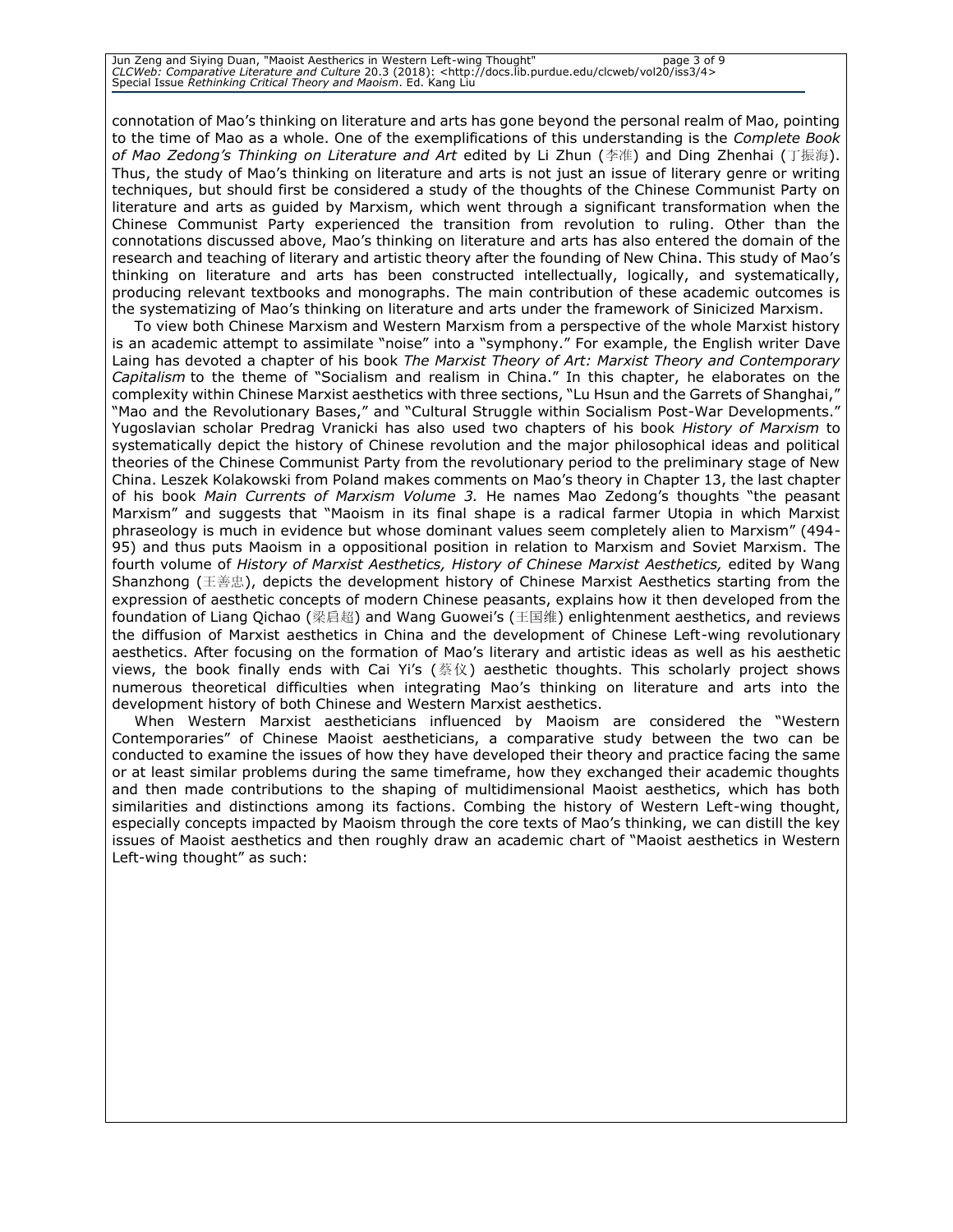Jun Zeng and Siying Duan, "Maoist Aestherics in Western Left-wing Thought"<br>CLCWeb: Comparative Literature and Culture 20.3 (2018): <http://docs.lib.purdue.edu/clcweb/vol20/iss3/4><br>Special Issue *Rethinking Critical Theory* 

| <b>Time</b>   | Country           | <b>Theorist</b>                                        | Core text                                                   | <b>Key issues</b>                                                         |
|---------------|-------------------|--------------------------------------------------------|-------------------------------------------------------------|---------------------------------------------------------------------------|
| 1954          | Germany           | <b>Bertolt Brecht</b>                                  | "On Contradiction"                                          | Dialectical theatre                                                       |
| 1955          | France            | Jean-Paul<br>Sartre<br>Simone<br>and<br>de<br>Beauvoir | "Talks at the Yan'an<br>Forum on Literature and<br>Art" $*$ | New China                                                                 |
| 1962          | France            | Pierre<br>Louis<br>Althusser                           | "On Contradiction"                                          | Overdetermination                                                         |
| 1968-<br>1974 | France            | Philippe Sollers                                       | "On<br>Mao's<br>poems;<br>Contradiction"                    | <b>Dialectics</b>                                                         |
| 1970          | France            | Jean-Paul Sartre                                       | "Talks at the Yan'an<br>Forum on Literature and<br>Art" $*$ | Maoism; the Cultural<br>Revolution and<br>Mav<br>1968 events              |
| 1970          | Germany           | <b>Herbert Marcuse</b>                                 | Living theater                                              | Revolution and arts                                                       |
| 1974          | France            | Etienne Balibar and<br>Pierre Macherey                 | "Talks at the Yan'an<br>Forum on Literature and<br>Art"     | Literature and the form<br>of ideology                                    |
| 1975-         | France            | Alain Badiou                                           | "On Contradiction";<br><b>Cultural Revolution</b>           | Dialectic thinking                                                        |
| 1977          | United<br>Kingdom | Raymond<br>Henry<br>Williams                           | Mao's<br>thinking<br>on.<br>literature and arts             | The relation between<br>writers and the people                            |
| 1980s         | U.S.              | Fredric Jameson                                        | "On Contradiction"                                          | Political<br>unconsciousness                                              |
| 1990s-        | U.S.              | Arif Dirlik                                            | Selected works of Mao<br>Tse-Tung                           | Chinese Marxism;<br>Post-revolution                                       |
| 2000s         | Slovenia          | Slavoj Zizek                                           | "On Contradiction" and<br>"On Practice"                     | The limitation of Maoist<br>dialectics;<br>the Marxist Lord of<br>Misrule |

\*While there is strong evidence that these theorists were influenced by "Talks at the Yan'an Forum on Literature and Art," there is no direct citation.

The formation of Western Maoist aesthetics was initiated in the 1950s. Historically speaking, Bertolt Brecht from Germany is one of the most important Western Left-wing scholars who learned early on Mao Zedong and Chinese revolution. Possibly influenced by the worldwide sensation caused by the publication of Edgar Snow's *Red Star Over China*, Brecht wrote a short poem about Mao Zedong during his exile in Denmark in 1937. On 1 April 1952, Mao Zedong's "On Contradiction," written in 1937, was published in *People's Daily*. Two years later, this article was translated into German and immediately aroused Brecht's interest. In 1955, when asked by a magazine "what is the best book in 1954?" Brecht answered, "Mao Zedong's essay 'On Contradiction' impressed me most among all the books I've read last year" (Zhang, "Bertolt Brecht"). Brecht's study of Mao's dialectic thinking in "On Contradiction" enhanced his understanding of drama creation. He deemphasized his early theory of "Defamiliarization" and kept strengthening dialectic thinking intentionally in his later works on drama theories and even changed the name of his creative practice of theatre from "epic theatre" to "dialectical theatre." In the following year, French existentialist philosopher Jean-Paul Sartre and feminist Simone de Beauvoir came to Beijing for the national day celebration at the invitation of the Chinese government. After this visit, Sartre published "My Impressions of the New China" ("Mes impressions sur la Chine Nouvelle" *[People's Daily]* 2 November, 1955) and "The China I Saw" ("La Chine que j'ai vue" [*France-Observateur]*, 1, 8 December, 1955) and Beauvoir wrote *The Long March: an Account of Modern China*. Based on their observation of Chinese cultural tradition, the history of the May Fourth Movement and educational levels in the early days of New China, they put forward their opinions on the issues of the necessity of cultural popularization, the possibility of writing system reform, and the practicality of ideological transformation of writers. Beauvoir suggests in her book that an increase in the public educational level is a prerequisite for China's prosperity. These works caused a sensation and heated discussion in French academia. Two critical events can be seen as landmarks that allowed Mao Zedong to attract Western Left intellectuals' attention. One is the founding of New China in 1949, when an ancient Asian country became a socialist country. The other is the translation of Mao's works, among which "On Contradiction" became the key text that most profoundly impacted Western Left intellectuals.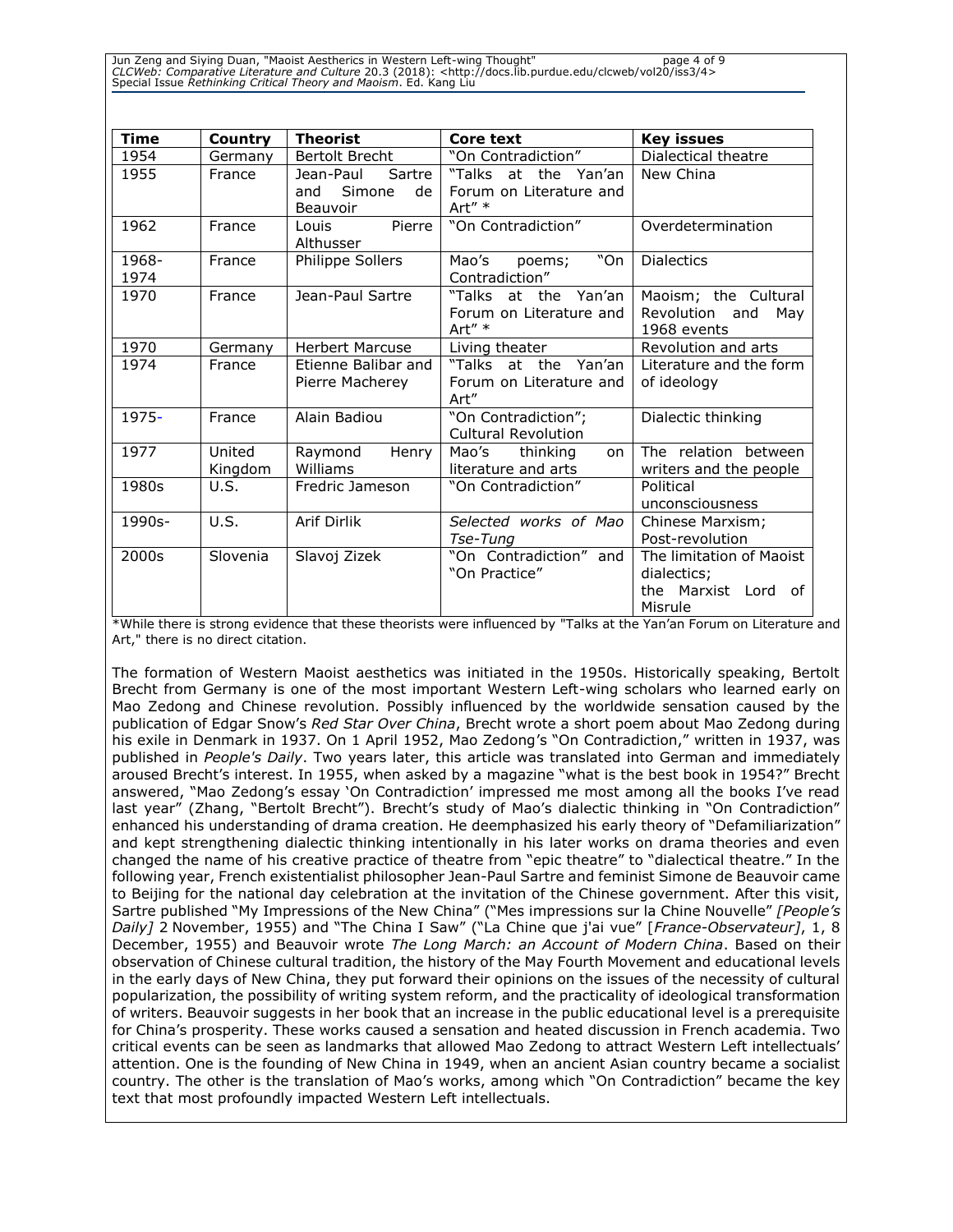Jun Zeng and Siying Duan, "Maoist Aestherics in Western Left-wing Thought" page 5 of 9 *CLCWeb: Comparative Literature and Culture* 20.3 (2018): <http://docs.lib.purdue.edu/clcweb/vol20/iss3/4><br>Special Issue *Rethinking Critical Theory and Maoism*. Ed. Kang Liu

In 1962, the French version of "On Contradiction" published in *la Pensée* aroused Louis Pierre Althusser's great interest. He wrote "Contradiction and Overdetermination" immediately and "On the Materialist Dialectic: On the Unevenness of Origins" in the following year. The two articles were published in the November issue of *Thoughts* in 1962 and the August issue in 1963 respectively. Thus we can tell that Althusser was studying Mao's works during the period from 1962 to 1963. Althusser discovered that "Mao Tse-tung's pamphlet On Contradiction (1937) contains a whole series of analyses in which the Marxist conception of contradiction appears in a quite un-Hegelian light" (94). He creatively summarized Mao's thinking on "The Principal Contradiction and the Principal Aspect of a Contradiction" with the concept "overdetermination." Furthermore, Althusser discovered the significance of "Cultural Revolution" to modernity as a proletarian cultural revolution that is different from both Stalinist Economism and bourgeois humanitarianism.

Maoism had the most impact on Western Left-wing thought during the period from the 1960s to the early 1970s. Richard Wolin once said that:

Western Maoists like French Proletarian Left-wings (Gauche Proletarienne) prefer the term "Maoism" to "Mao Zedong Thought." "Maoism" is most commonly used in the West as it contains the respect for Mao's thinking. It also covers the connotations of populism, radicalism, voluntarism as well as anti-formalism, or to be more specific, anti-bureaucratism. In Western political thoughts, to some extent, Maoism was formed through the understanding of "Cultural Revolution"; but in academia, the term "Maoism" emphasizes the unity of Mao's thinking: revolutionary war and the importance of peasants ("Internal Maoism").

However, it would be inaccurate to reduce the formation of Maoism in Western political thought to the one-way influence of Mao's thinking and "Cultural Revolution." So what caused the mainstream thought of Western developed capitalist countries to "turn Left" in the 1960s? And why did they "turn Left" to "Maoism"? Which social and cultural thoughts finally triggered the global events of May 1968? All these answers lie in the social issues, political dilemmas and cultural conflicts in the Western world. Furthermore, it is the inherent demand of Western countries that elicited spiritual and emotional resonance with an Asian socialist country. The correlated association of the "Paris Commune" in France and the Cultural Revolution in China that aroused Western Left intellectuals' revolutionary enthusiasm for another "Paris Commune." Perry Anderson wrote in his book, *In the Tracks of Historical Materialism*, that:

…a new gravitational force was exercising a tidal pull on the Western Marxist culture of the late sixties and early seventies. The discredit of Khrushchev's model of reformism in the USSR created the conditions in which Mao's launching of an officially proclaimed 'cultural revolution' in China came to seem a superior form of rupture with the institutional inheritance of Stalinist industrialization and bureaucratization...All this was to be realized through direct popular administration in the spirit of the Paris Commune, and the unleashed energy and enthusiasm of the younger generation. The appeal of this ideological programme was very wide in the West, where it seemed to resonate from the other end of the world common themes of hostility to technocratic consumerism, educational hierarchy and parasitic over-industrialization (72-3).

The representative of Maoist aesthetics during the period surrounding the May 1968 events was *Tel Quel,* a French journal that focused on avant-garde literature and radical thinking. The autumn of 1968 marked the start of the "Maoist" period of *Tel Quel*, which published a collective manifesto termed "the comprehensive theory" (*Theorie d'ensemble* [67-8, 78-9]), seeking a generalized subversion and regarding writing and revolution as sharing a common cause. The chief editor, Philippe Sollers, wrote novels containing Chinese elements and translated Mao Zedong's poems and works. He published three special issues on China, 43 articles in total (20 articles in No.48-49, spring, 1972; 13 in No.50, summer, 1972 and 10 in No.59, autumn, 1974). From 1970 to 1976, *Tel Quel* translated and published two sets of Mao's poems, the "interview on philosophy" and retranslated "On Contradiction," which shows initiative to learn about Mao's thinking at the time. In May 1974, a delegation from *Tel Quel* visited China during the "Condemning Lin Biao (林彪) and Confucius" Movement of the Cultural Revolution. The visit was one of the most significant events since the members of the delegation turned to Left-wing thinking. During the visit, Roland Barthe took detailed notes, which later became the book *Travels in China*, describing and commenting on the state of literature and the arts during the Cultural Revolution. Julia Kristeva wrote her book *Chinese Women,* which became a key text for learning about the image of Chinese women from the perspective of a European woman. The book describes the transition of Chinese women's social status, cultural customs, and thoughts, with thematic interviews including one on the status of literary education in universities during the Cultural Revolution with scholars such as Feng Zhongyun (冯钟芸), who taught in the Department of Chinese language and literature at Peking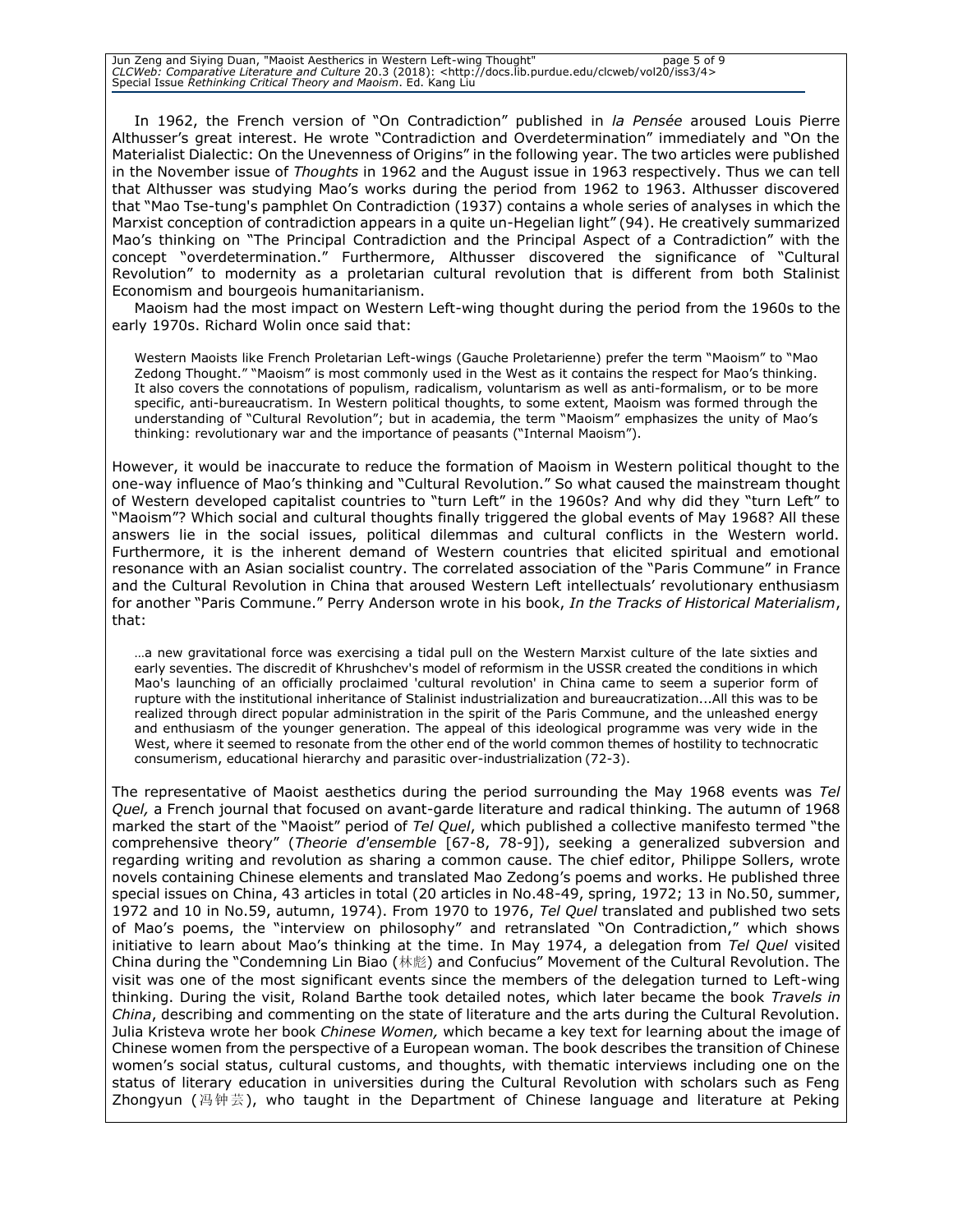Jun Zeng and Siying Duan, "Maoist Aestherics in Western Left-wing Thought" page 6 of 9 *CLCWeb: Comparative Literature and Culture* 20.3 (2018): <http://docs.lib.purdue.edu/clcweb/vol20/iss3/4><br>Special Issue *Rethinking Critical Theory and Maoism*. Ed. Kang Liu

University. In addition, Chinese elements can also be found in Kristeva's novel creation with Sollers. After the visit to China, the ideas of *Tel Quel* writers gradually diverged.

Encouraged by May 1968 events, Jean-Paul Sartre accepted the invitation from a French Maoist organization to serve as chief editor of their newspaper which was inclined towards Maoism and advocated the idea of "intervention" in literary and artistic theories. On the one hand, Sartre supported the political action of the French Maoist community. On the other hand, he remained cautious in his thinking and repeatedly emphasized that he was not a "Maoist philosopher" and was very aware of the contradictions and absurdities of the Cultural Revolution in China (*Jean-Paul Sartre* 324, 367). Michel Foucault, although hardly a Maoist, distilled his theory of "'micro-physics' of power" from his discussion with the French Maoist community.

Although both came from a German academic tradition and Frankfurt School background, and both went into exile in the U.S. in the 1930s, Herbert Marcuse and Karl August Wittfogel occupy distinct positions towards Maoism. This indicates the complexities of the ideological spectrum in the field of critical thinking. Even when living in the U.S., Marcuse remained a proponent of the Critical Theory of the Frankfurt School. In his article "Counterrevolution and Revolt," Marcuse provides new insights on the modernist trend in art from the late  $19<sup>th</sup>$  century to the  $20<sup>th</sup>$  century from the perspective of Cultural Revolution. He believes that the revolution in art and aesthetics suggests the political potential of art as a form of radicalism. The article was published in 1972, based on his speeches at Princeton University and New York's New School for Social Research in 1970. The article overturns capitalist art tradition and aesthetic principles and praises the "power of the negative" of proletarian art. Living theater in the period of Chinese literary and artistic revolution, as a demonstration of this "power of the negative," earned high marks from Marcuse, who states, "there, the theater did not take place in a 'universe of play'; it was part of a revolution in actual process, and established, as an episode, the identity between the players and the fighters: unity of the space of the play and the space of the revolution" (113). In opposition to Marcuse, Karl August Wittfogel maintains a clear right-wing position. When Benjamin Schwartz introduced Maoism in the 1950s, Wittfogel engaged in several arguments with him on the issue of "the originality of Maoism." According to Wittfogel, the concept "does not exhibit any originality, 'Maoist' or otherwise" ("The Historical Position" 464), and thus he considered Maoism a "legend" ("the Legend" 73-5). But as a historian, Wittfogel did not pay much attention to aesthetics, literature, and the arts, so he is not the focus of study of Maoist aesthetics.

Mao's *Selected Works* and *On Literature and Art* were first translated and prepared for overseas publication from within China. Raymond Henry Williams, the spiritual leader of the Birmingham School in the United Kingdom, cites the 1960 version of *On Literature and Art* translated in China in his book *Marxism and Literature*. In chapter 9, "Alignment and Commitment," he quotes three paragraphs from "On the Correct Handling of Contradictions among the People (27 Feb. 1957)" and "Talks at the Yanan Forum on Literature and Art." According to Williams, "what is theoretically most interesting in Mao's argument, alongside previously familiar positions, is emphasis on the transformation of social relations between writers and the people... 'Commitment' is a move by a hitherto separated, socially and politically distanced, or alienated writing" (*Marxism* 103). Williams' quotations noted here may not be at the crux of the particular concern of his book, but their uniqueness is obvious when placed within the "cognitive mapping" of Maoist aesthetics. Firstly, the texts Williams cites were selected, translated, and published overseas by Chinese experts, and this contributes to his accurate understanding of the essence of Mao's thinking on literature and arts and its international influence. Secondly, what concerns Williams most is no longer "dialectics" or "Cultural Revolution," but "Alignment and Commitment," a crucial component of Marxist literary theories. Thirdly, Williams gets to the core of Mao's unique way of dealing with the issue of "Alignment and Commitment" in literary works, which involves "transforming the social relations between writers and the people."

Fredric Jameson also has a close relationship with China. He quoted Mao Zedong's "On Contradiction" (13-53) in his book *Marxism and Form* in 1971. His book *The Ideology of Theories: Selected Works from 1971 to 1986* presents his works from the 1970s and 1980s, among which are many articles that comment on Mao's works and Maoism. His article "Periodizing the 60s" can be seen as showing what has become known as the "Mao Zedong complex." The expression "Mao Zedong complex" was introduced by Xie Shaobo. In his article "The Maoist Complex in Fredric Jameson," Xie carefully examines the citation, discussion, and evaluation of Mao's thinking and Maoism in Jameson's texts. He concluded that many thoughts or even personal elements of Mao have greatly affected Jameson, which is exemplified more in his way of thinking and writing style of his Political Unconscious rather than through direct citation. Even now, Jameson still has an attachment to Maoism. In a recent interview, he clearly expressed that "Maoism marks the persistent existence of communism," "Maoism means the innovation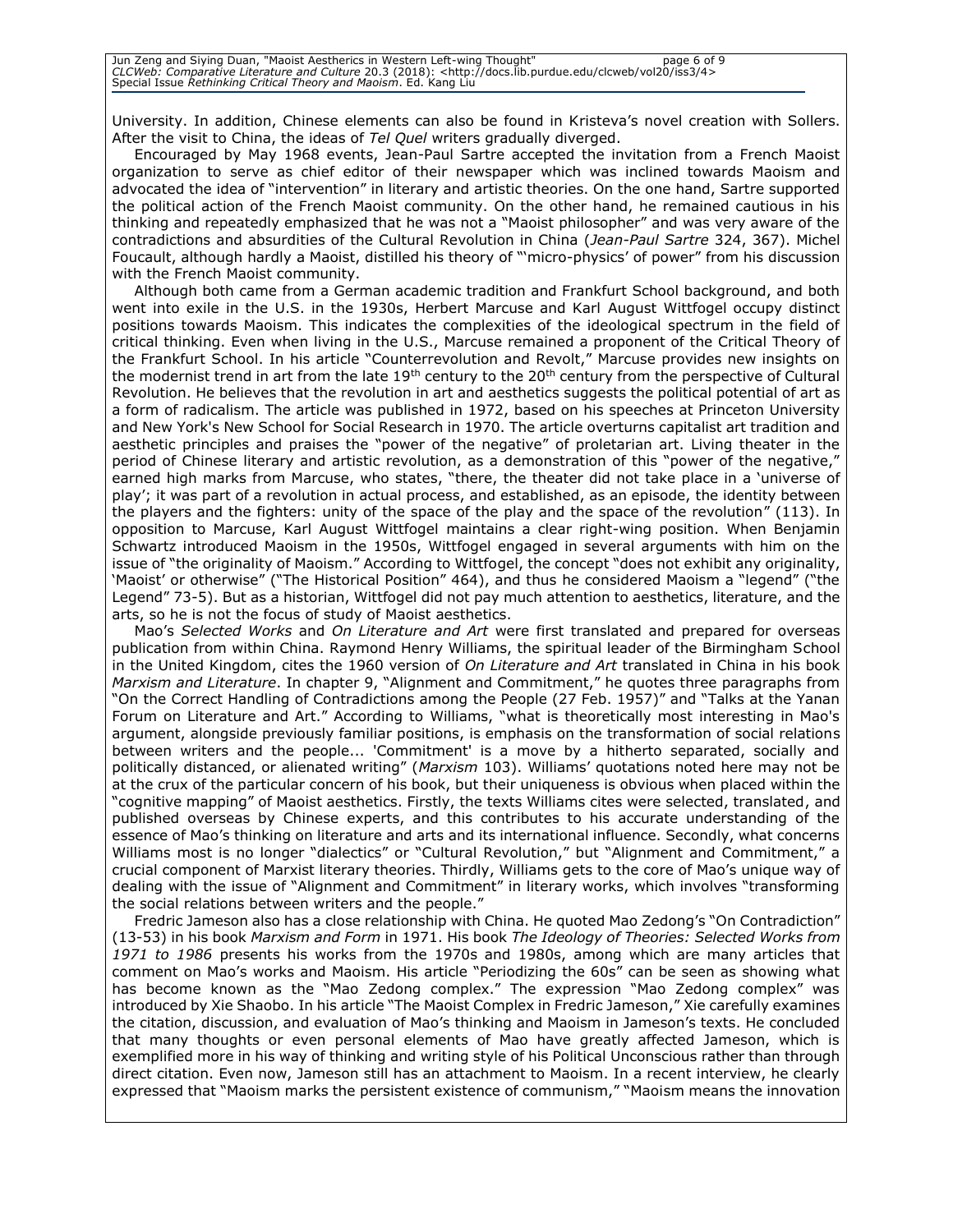Jun Zeng and Siying Duan, "Maoist Aestherics in Western Left-wing Thought" page 7 of 9 *CLCWeb: Comparative Literature and Culture* 20.3 (2018): <http://docs.lib.purdue.edu/clcweb/vol20/iss3/4><br>Special Issue *Rethinking Critical Theory and Maoism*. Ed. Kang Liu

of communism," and "Maoism is still a model of real revolution. It is different from the Soviet revolution. I think certain moments of Maoism are still important" (Yan, "Maoism").

Arif Dirlik, another US-American Left-wing scholar and a Sinologist, devoted himself to the study of the modern history of China. He once stated that Karl Marx, Mao Zedong, and Fyodor Dostoyevsky are the three most crucial figures who influenced his academic study ("A Short Biography"). As the writer of the entry "Mao Zedong and 'Chinese Marxism'" in *Companion Encyclopedia of Asian Philosophy*, he gave a comprehensive introduction to Maoism under the concepts of Mao Zedong Thought and Chinese Marxism which exceeds the context of Maoism for the first time. He suggested that the formation of Mao's thinking was based on the struggle against colonial domination and the emergence of selfconsciousness in the Third World. Thus Chinese Marxism is in a sense equal to Mao's Marxism. This is why Dirlik's introduction to Mao Zedong is focused on "Making Marxism Chinese" (expressed as "the Sinification of Marxism" in his "Global Capitalism and the Condition of Postcoloniality"), "On Contradiction" and "On Practice," and Guerrilla Socialism/Vernacular Marxism ("Mao" 536-62). Furthermore, he also carried out a study of China from the mid and late 1970s to the 1980s in a postrevolution discourse in the academic background of the Post-Mao Era, which usually points to 1976 to 1989, the 15 years after Mao's death.

In the 1970s, divergence appeared among the students of Althusser. Alain Badiou and Jacques Rancière established their respective theories and then they merged into European Left-wing thought in the 1990s. These scholars closely combined the issues of aesthetics and politics, culture and society, art and revolution, and took inspiration more directly from Chinese thought and reality. Two other students of Althusser, Etienne Balibar and Pierre Macherey, also read about Mao's works in the 1970s. In 1974, they addressed the issue of the relationship between literature and the form of ideology within Mao's opinions from "Talks at the Yan'an Forum on Literature and Art" in their co-authored article "On Literature as an Ideological Form." Badiou wrote a good number of works based on Maoism in the 1970s, including two works criticizing Althusser, *Theory of Contradiction* (1975) and *Of Ideology* (1976). In the 1980s, he tried to figure out the subject of Maoist revolutionary practice using Jacques Lacan's psychoanalysis theory in his book *Theory of the Subject* (1982), forming a unique "Lacanian-Maoism" subject theory. He also regards Mao's poems and Cultural Revolution as "Events," which rupture the appearance of normality and thus reveal the reality of the world. Rancière pays special attention to the political dimension of literature, the arts, and aesthetics. From the politics of aesthetics to the aesthetics of politics, the question of "how art can be political" has always been one of Rancière's major concerns. Inspired by the mobilization of the working class during Chinese revolution and lamenting that Althusser and others did not take to the streets during the May 1968 events, Rancière turned to the study of workers' movements and labor issues. He accepted Mao's belief in the power of the masses and believed that ordinary workers can create and appreciate literature and artwork. He also commented on the movie *La Chinoise* (The Chinese Woman) directed by Jean-Luc Godard.

To summarize the Western Left intellectuals' attitudes towards Mao's thinking and Chinese revolution as romantic imagination out of well-intentioned misunderstanding in the earliest period, restrained silence in the 1970s with dwindling passion after the May 1968 events and deepened understanding of the drawbacks of the Cultural Revolution, then we might also point to a crucial transition following the "End of History" and the "Disillusion of Utopia" of the 1990s. This transition is evident in Slavoj Zizek, one of the core Western Left intellectuals, who turned to the critical reflection of the dialectic thinking from "On Contradiction" and "On Practice," the representative theories of Maoism, and expressed opposition to the "two stages of 30 years" of contemporary China. Zizek wrote in Slovenian in his early years, and became an academic star in the English-speaking world with his *The Sublime Object of Ideology* published in 1989. However, Zizek had not paid attention to Mao Zedong and China until he wrote *The Ticklish Subject* in 1999. After that, he "rediscovered" and came to value Lenin's revolutionary legacy and furthered his understanding of revolution. From 2001 to 2002, Slavoj Zizek wrote *[Repeating](https://en.wikipedia.org/w/index.php?title=Repeating_Lenin&action=edit&redlink=1)  [Lenin](https://en.wikipedia.org/w/index.php?title=Repeating_Lenin&action=edit&redlink=1)* (Zagreb: Arkzin D.O.O.) and edited *[Revolution at the Gates: Zizek on Lenin, the 1917 Writings](https://en.wikipedia.org/w/index.php?title=Revolution_at_the_Gates:_%C5%BDi%C5%BEek_on_Lenin,_the_1917_Writings&action=edit&redlink=1)* (London: Verso, 2002). In 2017, he published *Lenin 2017: Remembering, Repeating, and Working Through* (VersoBooks, 2017). During his "Lenin Period," Zizek not only talked more about Cultural Revolution and relevant issues, but more importantly, he also changed Western Left intellectuals' general attitude towards contemporary China. In his most important evaluation of Mao, he declared Mao the "Marxist Lord of Misrule" ("introduction") in the prefaces to the 2007 versions of "On Contradiction" and "On Practice" and analyzed the limitations of Mao's dialectic thinking in his essay titled "Revolutionary Terror from Robespierre to Mao Zedong" in his book *Defend the Lost Cause* published in 2008. In the 2011 special issue "The Chinese Perspective on Zizek and Zizek's Perspective on China" of *Positions*, Zizek engaged in an intense confrontation with Liu Kang and a group of Chinese scholars, including Zhang Yiwu (张颐武) and Yang Huilin (杨慧林). In this confrontation, Zizek rested his hope on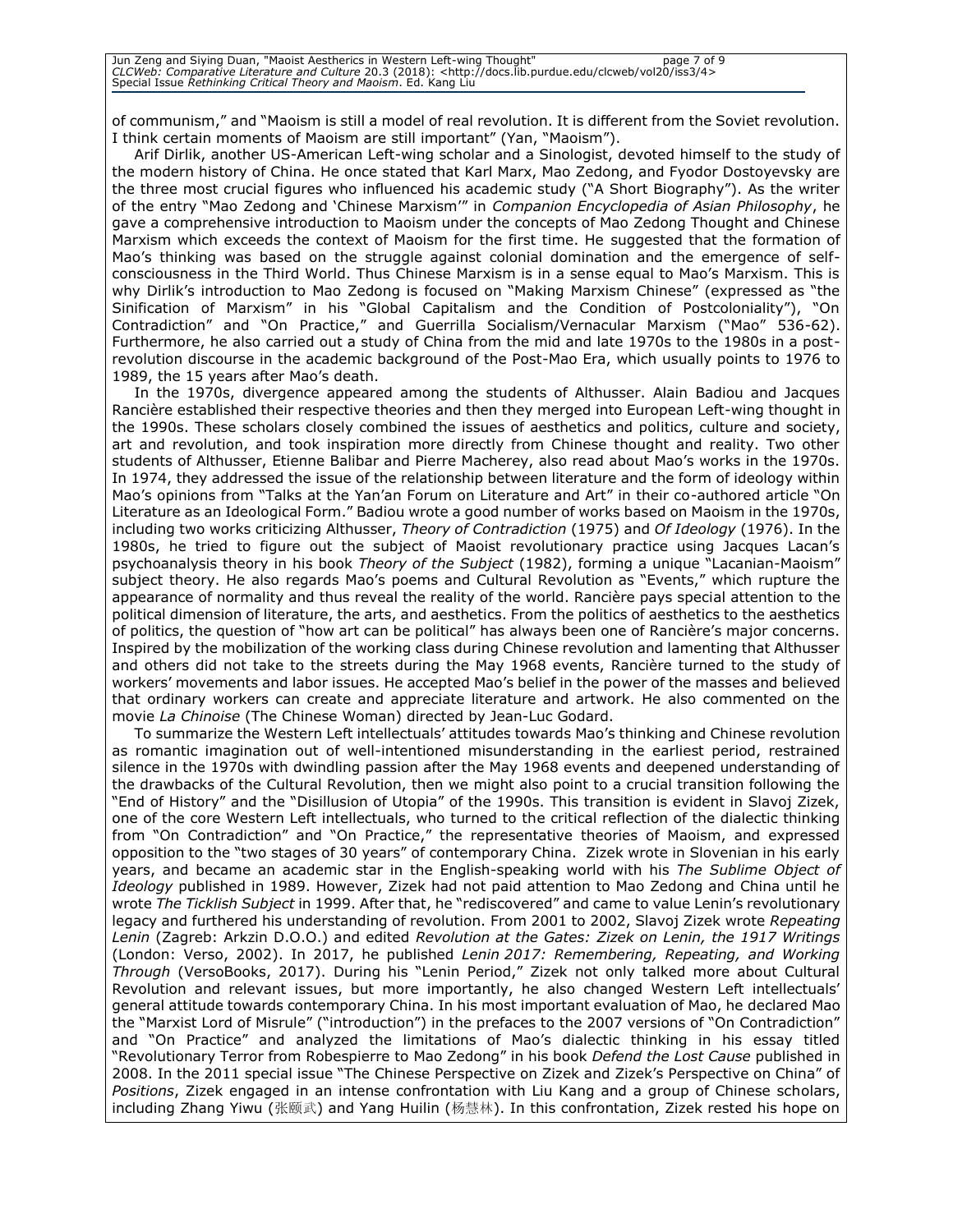Jun Zeng and Siying Duan, "Maoist Aestherics in Western Left-wing Thought"<br>CLCWeb: Comparative Literature and Culture 20.3 (2018): <http://docs.lib.purdue.edu/clcweb/vol20/iss3/4><br>Special Issue *Rethinking Critical Theory* 

Badiou's "eternal" Idea of Communism. Zizek's evaluation of Mao marked a watershed moment for Western Maoist Aesthetics: if Mao's thinking had long been a positive form of motivation for Western Left-wing thoughts, and Western Left intellectuals also treated Mao's thinking and Chinese issues with sympathetic understanding, seeing them as inspiration from another country or even spiritual support, then this moment represented a turning point. Western Maoist Aesthetics is experiencing a transition, having moved from its early empathetic period, to the silence in the 1970s, the estrangement in the 1980s, and finally the questioning that has been occurring since the 1990s. This transition deserves our close attention.

The problem of Western Marxism vis-à-vis "true" Marxism has remained unresolved in Chinese Marxist study for decades. A similar problem exists with Western Maoism vis-à-vis "true" Maoism. These comparisons are reasonable in the sense that they pursue an objective and accurate understanding of Marxism and Maoism, avoiding possible misreadings or even distortions. Nevertheless, they have also limited the development of Marxism and Maoist study. I thus seek a way for scholars to maintain vitality and tension in thinking rather than feeling that they must adhere to either doctrinism or revisionism.

Although developed from different backgrounds, Chinese Mao's thinking on literature and arts and Western Maoist Aesthetics share the same theoretical resource of Mao's works and thinking. After the 1980s, Maoist Aesthetics made its way into the academic circle of Chinese literary theory along with the translation and introduction of Western Marxism, and exerted influence on the discourse of Chinese literary theory from different historical periods. Influential theories include Bertolt Brecht's theory of theatre, Jean-Paul Sartre's idea of "intervention," Louis Pierre Althusser's dialectic thinking, Herbert Marcuse's aesthetics of emancipation, Raymond Henry Williams' Marxist literary theories, Fredric Jameson's political unconsciousness, Arif Dirlik's post-revolution and other radical left-wing ideas that have been introduced in droves in recent years. However, the relationship of these ideas with Mao's thinking has been neglected. At the same time, Chinese Marxist aesthetics has long been equated to Maoism in the view of Western Marxists. There are lots of misunderstandings and distortion in this view, not to mention that it neglects the complexity of Chinese Marxist aesthetics. All these problems point to the importance of the study of both Chinese and Western Marxist Aesthetics under the principle of "contemporaneity." As Liu Kang explains:

I find the vision of Chinese aesthetic Marxism original, not only because of the conceptual framework that it offers, but also because its own discerning positions and agenda constitute a crucially different voice that may demystify the current preoccupation of difference and otherness in cultural studies. It is ironic, therefore, that this distinct voice, arising from and self-consciously critical of the radical legacy that has helped nurture the contemporary 'politics of otherness,' has remained ignored by the practitioners of that radical cultural politics ("Aesthetics" 9).

Parallel comparative study and inquiry into the mutual influence of (Western) Maoist Aesthetics and (Chinese) Mao's thinking on literature, as well as research on (Western) Maoism's return to China, can contribute to the rediscovery of the multi-dimensional voices and complexity of the theoretical thinking around Mao Zedong, and thus reveal unique but neglected voices.

#### **Acknowledgments**

This article is a phased outcome of the project 16ZDA194, the major project of the National Social Science Fund of China - "Issues of China in 20th Western literary theory."

#### **Works Cited**

"On Proletarian revolutionaries' struggles for power." *Red Flag* 3, 1967.

Althusser, Louis. "Contradiction and Overdetermination." *For Marx,* translated by Ben Brewster, Penguin Press, 1969. Anderson, Perry. *In the Tracks of Historical Materialism*. The U of Chicago P, 2016.

Beauvoir, Simone de. *The Long March: A Journey in China*. Translated by Austryn Wainhouse, Phoenix, 2002. Cadart, Claude. "法国式毛主义的类别与兴衰" ("The Factions of French Maoism and Their Rise and Fall 1966–1979"). Trans. Cheng Yingxiang (程映湘). *The Twenty-First Century Review*, 37.10 (1996). Chen, Donglin (陈东林), Du Pu (杜蒲), ed. *A History of People's Republic of China, Volume 3*. Jilin People's Publishing

House, 1966.

Dirlik, Arif. "A Short Biography & Selected Works." *Perspectives on Anarchist Theory,* vol. 2, no. 1, 1997. ---. "Mao Zedong and 'Chinese Marxism'." *Companion Encyclopedia of Asian Philosophy*. Edited by Brian Carr and

Indira Mahalingam. Routledge, 1997.

---. *The Postcolonial Aura: Third World Criticism in the Age of Global Capitalism*. Westview Press, 1997.

He, Mingxing (何明星). "红色经典的海外遗产" ("The Overseas Legacy of Red Classics"). *Nan Feng Chuang,* no. 2, 2009. Jameson, Fredric. *Marxism and Form: Twentieth Century Dialectical Theories of Literature*. Princeton UP, 1971. Kolakowski, Leszek. *Main Currents of Marxism, Its Origin, Growth, and Dissolution, Volume III, The Breakdown*.